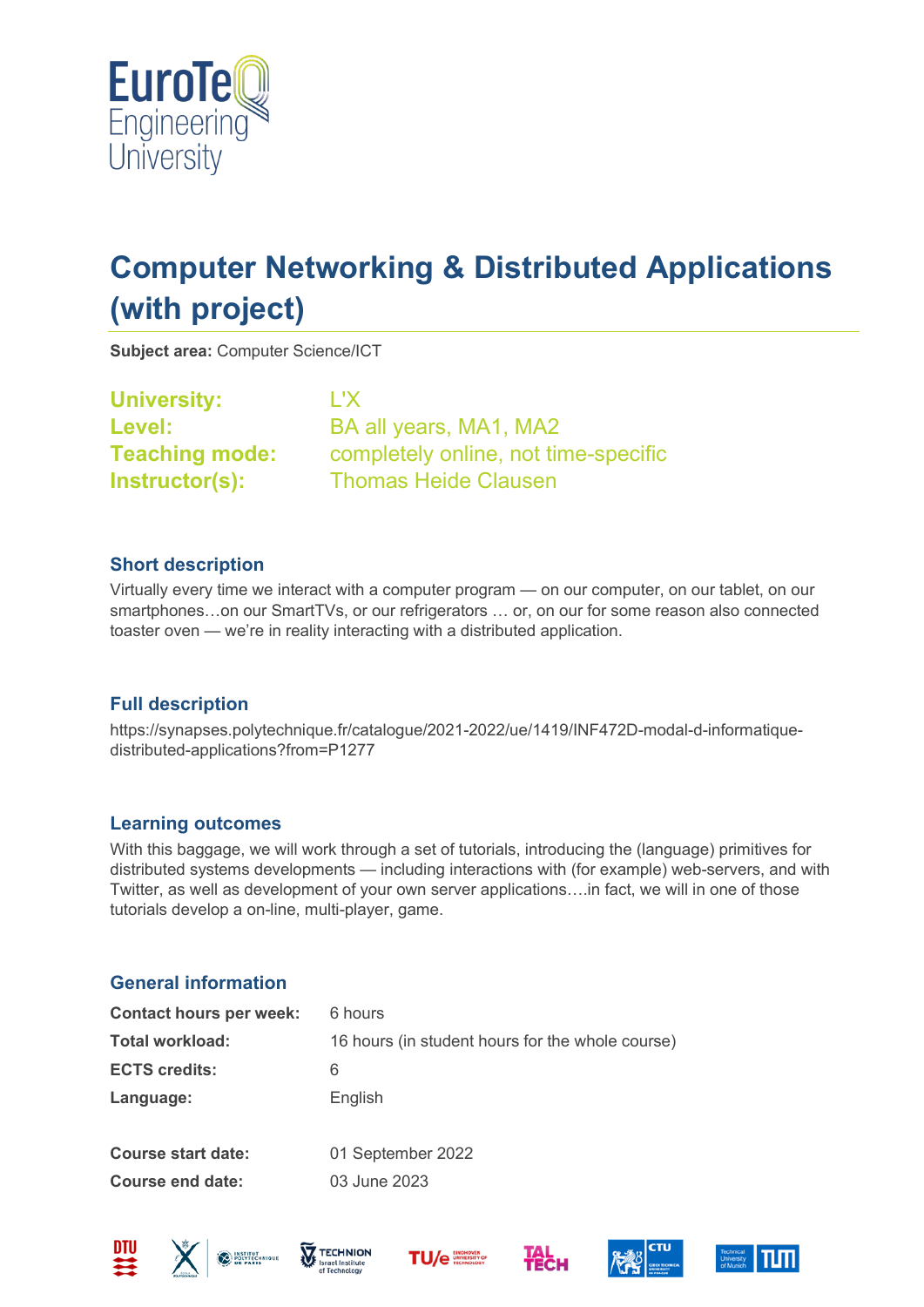

| Add. info about start date:      | Individualised, can be any date, between Sept. 1, 2022 and April 1, 2023.<br>Please note that the intended start-date must be communicated to Ecole<br>Polytechnique at the time of registration. The course end date should be<br>exactly 10 weeks after the start-date.                                                                                                                  |  |
|----------------------------------|--------------------------------------------------------------------------------------------------------------------------------------------------------------------------------------------------------------------------------------------------------------------------------------------------------------------------------------------------------------------------------------------|--|
| <b>Weekly teaching day/time:</b> | Available fully asynchronous                                                                                                                                                                                                                                                                                                                                                               |  |
| Time zone:                       | CET (Denmark, Germany, France, Netherlands, Switzerland, Czech<br>Republic)                                                                                                                                                                                                                                                                                                                |  |
| <b>Further information:</b>      |                                                                                                                                                                                                                                                                                                                                                                                            |  |
| <b>Prerequisites:</b>            | check at: https://synapses.polytechnique.fr/catalogue/2021-<br>Please<br>2022/ue/1419/INF472D-modal-d-informatique-distributed-<br>applications?from=P1277                                                                                                                                                                                                                                 |  |
| <b>Activities and methods:</b>   | The course will be available asynchronously, fully on-line, or on-side,<br>through learning flows with short videos, quizzes, homework, lab<br>exercises / tutorials - as well as office-hours via Webex with professors<br>and instructors. While being asynchronous, each student is expected to<br>check in with an instructor over Webex, weekly, following the chosen start-<br>date. |  |
| <b>Presence on campus:</b>       | no                                                                                                                                                                                                                                                                                                                                                                                         |  |

| <b>Final examination</b>     |                                                           |
|------------------------------|-----------------------------------------------------------|
| Form:                        | Individual project                                        |
| Date:                        |                                                           |
| Location/format:             | online                                                    |
| <b>Re-sit possibility:</b>   | no                                                        |
| <b>Transcript available:</b> | end of the semester and generally 8 weeks after the exam. |
| Add. info/requirements:      |                                                           |

## **Registration**

To register for this course, follow the registration requirements of your **home university** as specified here: [www.euroteq.eu/courses-registration.](http://www.euroteq.eu/courses-registration)

|  | <b>Administration</b> |
|--|-----------------------|
|--|-----------------------|

| <b>Number of places:</b>     | $24 - 30$      |
|------------------------------|----------------|
| <b>Minimum participants:</b> |                |
| Internal course code:        | <b>INF472D</b> |